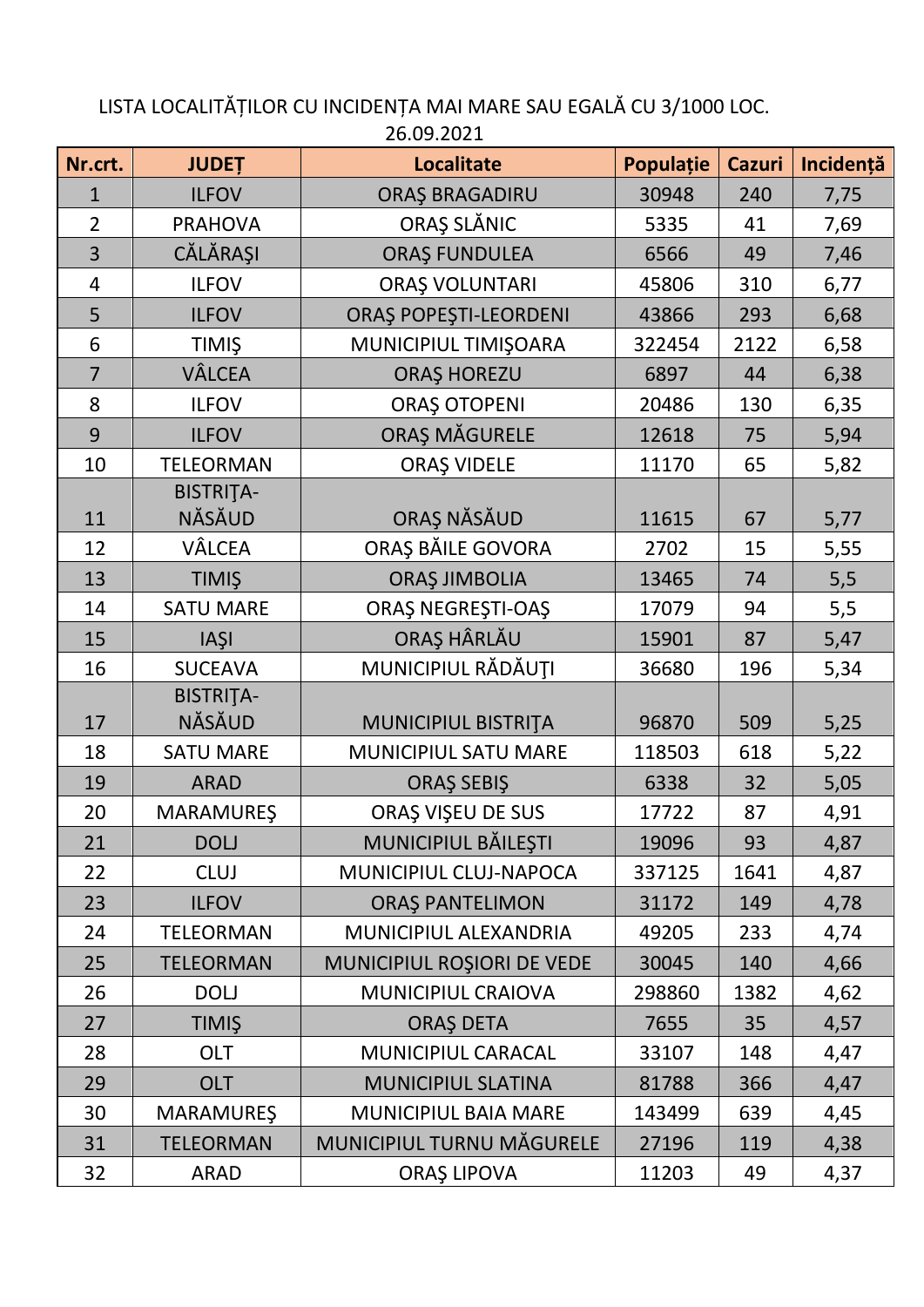| 33 | <b>BUCUREȘTI</b> | <b>MUNICIPIUL BUCUREȘTI</b> | 2204767 | 9586 | 4,35 |
|----|------------------|-----------------------------|---------|------|------|
| 34 | <b>BOTOŞANI</b>  | MUNICIPIUL BOTOŞANI         | 118842  | 516  | 4,34 |
| 35 | CONSTANTA        | <b>ORAȘ TECHIRGHIOL</b>     | 8615    | 37   | 4,29 |
| 36 | CĂLĂRAȘI         | MUNICIPIUL OLTENITA         | 26740   | 114  | 4,26 |
| 37 | <b>SATU MARE</b> | <b>ORAŞ ARDUD</b>           | 7629    | 32   | 4,19 |
| 38 | <b>GIURGIU</b>   | <b>MUNICIPIUL GIURGIU</b>   | 65139   | 271  | 4,16 |
| 39 | <b>IALOMITA</b>  | ORAŞ AMARA                  | 7950    | 33   | 4,15 |
| 40 | SĂLAJ            | MUNICIPIUL ZALĂU            | 69729   | 287  | 4,12 |
| 41 | <b>SUCEAVA</b>   | <b>ORAŞ SIRET</b>           | 9596    | 39   | 4,06 |
| 42 | <b>IASI</b>      | ORAȘ TÂRGU FRUMOS           | 14425   | 58   | 4,02 |
| 43 | <b>CLUJ</b>      | <b>MUNICIPIUL DEJ</b>       | 38324   | 153  | 3,99 |
| 44 | <b>DOLJ</b>      | MUNICIPIUL CALAFAT          | 17440   | 69   | 3,96 |
| 45 | <b>HUNEDOARA</b> | MUNICIPIUL HUNEDOARA        | 70382   | 278  | 3,95 |
|    |                  | <b>MUNICIPIUL SIGHETU</b>   |         |      |      |
| 46 | <b>MARAMUREŞ</b> | <b>MARMATIEI</b>            | 42681   | 168  | 3,94 |
| 47 | <b>BRAŞOV</b>    | <b>ORAŞ PREDEAL</b>         | 4858    | 19   | 3,91 |
| 48 | <b>CONSTANTA</b> | MUNICIPIUL MEDGIDIA         | 44144   | 172  | 3,9  |
| 49 | <b>PRAHOVA</b>   | <b>ORAŞ AZUGA</b>           | 4644    | 18   | 3,88 |
| 50 | <b>PRAHOVA</b>   | <b>ORAŞ BREAZA</b>          | 15988   | 62   | 3,88 |
| 51 | <b>PRAHOVA</b>   | MUNICIPIUL CÂMPINA          | 36321   | 140  | 3,85 |
| 52 | GALATI           | <b>MUNICIPIUL TECUCI</b>    | 47795   | 184  | 3,85 |
| 53 | <b>IALOMITA</b>  | MUNICIPIUL SLOBOZIA         | 51205   | 196  | 3,83 |
| 54 | <b>SUCEAVA</b>   | ORAŞ SOLCA                  | 2634    | 10   | 3,8  |
| 55 | <b>ARAD</b>      | <b>ORAȘ PECICA</b>          | 14309   | 54   | 3,77 |
| 56 | TIMIŞ            | <b>ORAŞ RECAŞ</b>           | 10355   | 39   | 3,77 |
| 57 | <b>TIMIŞ</b>     | <b>MUNICIPIUL LUGOJ</b>     | 46107   | 174  | 3,77 |
| 58 | <b>SUCEAVA</b>   | MUNICIPIUL SUCEAVA          | 127091  | 477  | 3,75 |
| 59 | <b>SATU MARE</b> | <b>ORAȘU NOU</b>            | 3742    | 14   | 3,74 |
| 60 | <b>SUCEAVA</b>   | MUNICIPIUL FĂLTICENI        | 30980   | 116  | 3,74 |
| 61 | <b>SIBIU</b>     | <b>MUNICIPIUL SIBIU</b>     | 170155  | 626  | 3,68 |
| 62 | CĂLĂRAȘI         | ORAȘ BUDEȘTI                | 7376    | 27   | 3,66 |
| 63 | <b>MARAMUREŞ</b> | ORAȘ TĂUȚII-MĂGHERĂUȘ       | 9292    | 34   | 3,66 |
| 64 | <b>MARAMUREŞ</b> | ORAȘ TÂRGU LĂPUȘ            | 12930   | 47   | 3,63 |
| 65 | <b>VASLUI</b>    | <b>MUNICIPIUL BÂRLAD</b>    | 69062   | 249  | 3,61 |
|    |                  | MUNICIPIUL CÂMPULUNG        |         |      |      |
| 66 | <b>SUCEAVA</b>   | <b>MOLDOVENESC</b>          | 21335   | 77   | 3,61 |
| 67 | CONSTANTA        | MUNICIPIUL CONSTANTA        | 310798  | 1114 | 3,58 |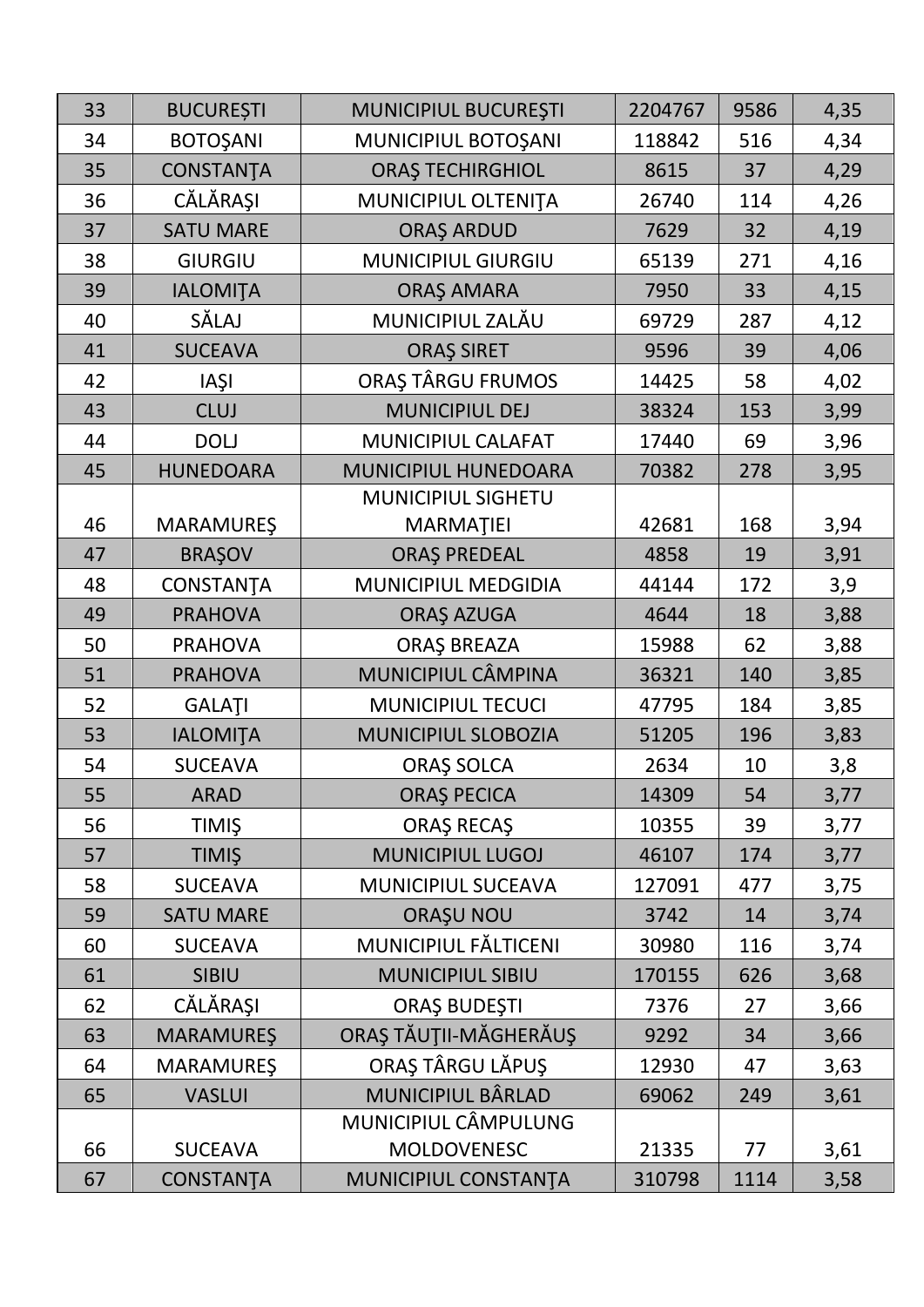| 68 | <b>TIMIŞ</b>         | ORAȘ GĂTAIA              | 6660   | 23  | 3,45 |
|----|----------------------|--------------------------|--------|-----|------|
| 69 | <b>CARAŞ-SEVERIN</b> | <b>MUNICIPIUL RESITA</b> | 83111  | 287 | 3,45 |
|    |                      | MUNICIPIUL DROBETA-TURNU |        |     |      |
| 70 | MEHEDINȚI            | <b>SEVERIN</b>           | 104706 | 360 | 3,44 |
| 71 | <b>CONSTANTA</b>     | <b>ORAȘ OVIDIU</b>       | 16405  | 56  | 3,41 |
| 72 | <b>BOTOŞANI</b>      | ORAȘ FLĂMÂNZI            | 11624  | 39  | 3,36 |
| 73 | <b>PRAHOVA</b>       | <b>ORAȘ BĂICOI</b>       | 18796  | 63  | 3,35 |
| 74 | <b>DOLJ</b>          | <b>ORAȘ BECHET</b>       | 4518   | 15  | 3,32 |
| 75 | <b>ARAD</b>          | <b>MUNICIPIUL ARAD</b>   | 176393 | 586 | 3,32 |
| 76 | <b>ALBA</b>          | MUNICIPIUL ALBA IULIA    | 76355  | 252 | 3,3  |
| 77 | <b>TIMIŞ</b>         | <b>ORAȘ BUZIAȘ</b>       | 8544   | 28  | 3,28 |
| 78 | CARAŞ-SEVERIN        | ORAȘ OTELU ROȘU          | 12358  | 40  | 3,24 |
| 79 | <b>BACĂU</b>         | MUNICIPIUL BACĂU         | 202278 | 652 | 3,22 |
| 80 | <b>ALBA</b>          | <b>MUNICIPIUL AIUD</b>   | 25266  | 81  | 3,21 |
| 81 | <b>DOLJ</b>          | ORAȘ DĂBULENI            | 11397  | 36  | 3,16 |
| 82 | <b>OLT</b>           | <b>ORAȘ CORABIA</b>      | 16885  | 53  | 3,14 |
| 83 | <b>SATU MARE</b>     | <b>ORAȘ LIVADA</b>       | 7329   | 23  | 3,14 |
| 84 | CĂLĂRAȘI             | MUNICIPIUL CĂLĂRAȘI      | 74160  | 230 | 3,1  |
| 85 | <b>MARAMUREŞ</b>     | <b>ORAȘ SEINI</b>        | 9707   | 30  | 3,09 |
| 86 | <b>CONSTANTA</b>     | ORAȘ NĂVODARI            | 43793  | 134 | 3,06 |

| NR.<br>CRT.    | <b>JUDET</b>         | <b>LOCALITATE</b>    | <b>POPULATIE</b> | <b>CAZURI</b> | <b>INCIDENTA</b> |
|----------------|----------------------|----------------------|------------------|---------------|------------------|
| 1              | <b>CARAŞ-SEVERIN</b> | <b>TICVANIU MARE</b> | 1998             | 26            | 13,01            |
| $\overline{2}$ | <b>CLUJ</b>          | <b>CĂTINA</b>        | 1655             | 20            | 12,08            |
| 3              | <b>CARAŞ-SEVERIN</b> | GÂRNIC               | 1279             | 15            | 11,73            |
| $\overline{4}$ | <b>PRAHOVA</b>       | <b>GURA VADULUI</b>  | 2058             | 24            | 11,66            |
| 5              | <b>TELEORMAN</b>     | ZÂMBREASCA           | 1278             | 14            | 10,95            |
| 6              | <b>MARAMURES</b>     | <b>GIULEȘTI</b>      | 3174             | 31            | 9,77             |
| $\overline{7}$ | <b>TIMIS</b>         | <b>MORAVITA</b>      | 2764             | 27            | 9,77             |
| 8              | <b>CLUJ</b>          | <b>PLOSCOS</b>       | 621              | 6             | 9,66             |
| 9              | <b>MARAMURES</b>     | <b>BÂRSANA</b>       | 4614             | 44            | 9,54             |
| 10             | <b>TIMIS</b>         | <b>BARA</b>          | 331              | 3             | 9,06             |
| 11             | <b>BOTOŞANI</b>      | <b>ROMA</b>          | 3920             | 35            | 8,93             |
| 12             | <b>ILFOV</b>         | <b>DOBROESTI</b>     | 12566            | 112           | 8,91             |
| 13             | <b>TELEORMAN</b>     | <b>ISLAZ</b>         | 4676             | 41            | 8,77             |
| 14             | <b>OLT</b>           | <b>CEZIENI</b>       | 1607             | 14            | 8,71             |
| 15             | <b>BOTOŞANI</b>      | <b>TUDORA</b>        | 4950             | 43            | 8,69             |
| 16             | <b>ILFOV</b>         | <b>MOGOSOAIA</b>     | 9221             | 79            | 8,57             |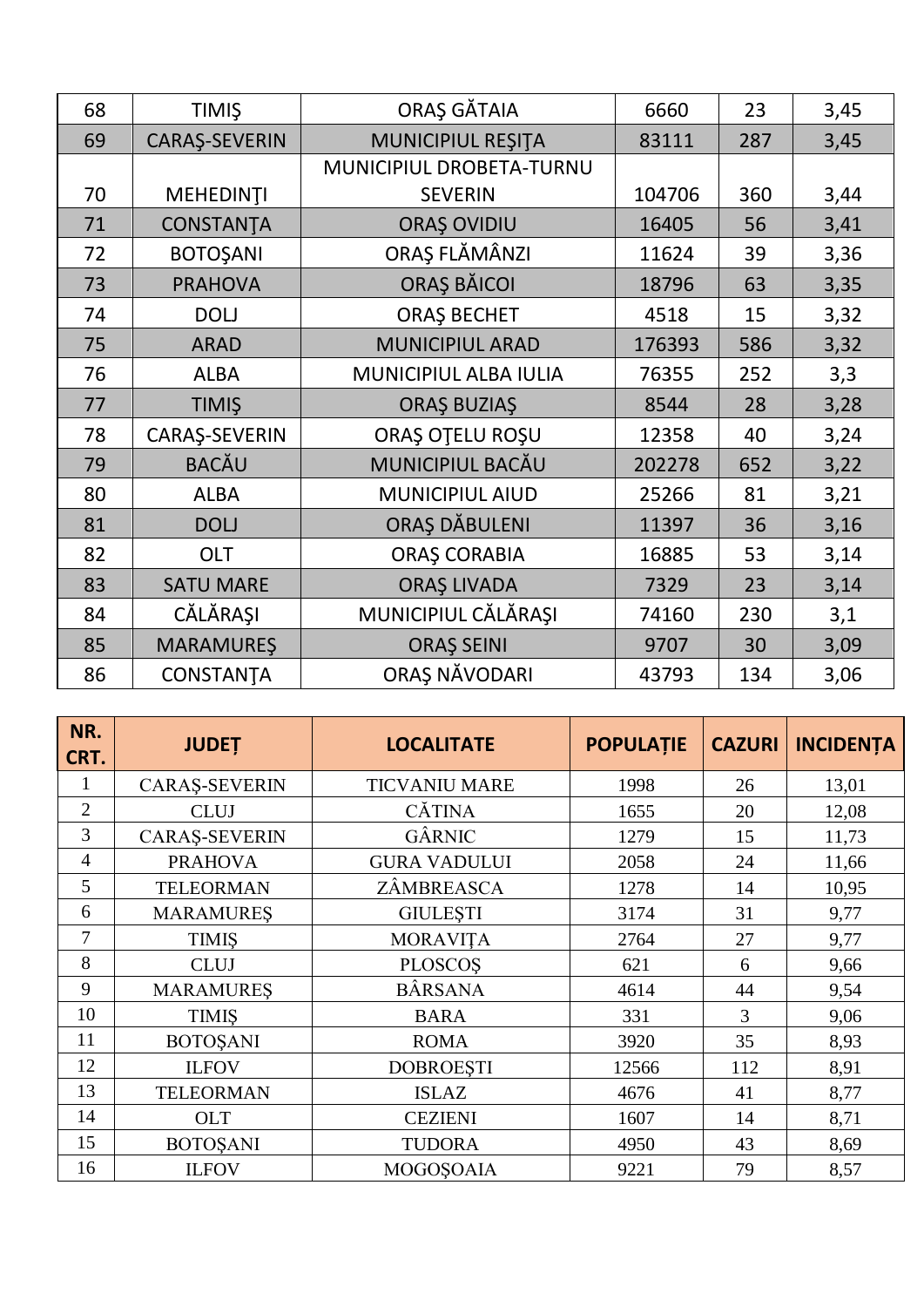| 17 | <b>ALBA</b>          | SÂNCEL                | 2600  | 22             | 8,46 |
|----|----------------------|-----------------------|-------|----------------|------|
| 18 | <b>TIMIS</b>         | MOȘNIȚA NOUĂ          | 14211 | 117            | 8,23 |
| 19 | <b>GORJ</b>          | <b>CRASNA</b>         | 4715  | 38             | 8,06 |
| 20 | <b>DOLJ</b>          | ALMĂJ                 | 1770  | 14             | 7,91 |
| 21 | <b>CLUJ</b>          | <b>JICHIȘU DE JOS</b> | 1146  | 9              | 7,85 |
| 22 | <b>MARAMUREŞ</b>     | <b>BOGDAN VODĂ</b>    | 2951  | 23             | 7,79 |
| 23 | <b>TIMIS</b>         | <b>DUDESTII NOI</b>   | 3978  | 31             | 7,79 |
| 24 | <b>TIMIŞ</b>         | <b>GHIRODA</b>        | 8483  | 66             | 7,78 |
| 25 | <b>TELEORMAN</b>     | MĂLDĂENI              | 3857  | 30             | 7,78 |
| 26 | <b>TIMIŞ</b>         | <b>PĂDURENI</b>       | 2059  | 16             | 7,77 |
| 27 | OLT                  | <b>STUDINA</b>        | 2580  | 20             | 7,75 |
| 28 | SĂLAJ                | <b>MIRŞID</b>         | 2458  | 19             | 7,73 |
| 29 | <b>TELEORMAN</b>     | <b>BLEJEŞTI</b>       | 3701  | 28             | 7,57 |
| 30 | <b>PRAHOVA</b>       | <b>TĂTARU</b>         | 795   | 6              | 7,55 |
| 31 | <b>CARAŞ-SEVERIN</b> | FÂRLIUG               | 1752  | 13             | 7,42 |
| 32 | <b>ILFOV</b>         | <b>AFUMATI</b>        | 8421  | 62             | 7,36 |
| 33 | <b>PRAHOVA</b>       | VÂLCĂNEȘTI            | 3668  | 27             | 7,36 |
| 34 | <b>MARAMURES</b>     | VIMA MICĂ             | 1367  | 10             | 7,32 |
| 35 | <b>CLUJ</b>          | <b>BOBÂLNA</b>        | 1369  | 10             | 7,3  |
| 36 | <b>TIMIS</b>         | <b>DUMBRAVA</b>       | 2749  | 20             | 7,28 |
| 37 | <b>ARAD</b>          | <b>IGNEȘTI</b>        | 687   | 5              | 7,28 |
| 38 | <b>ILFOV</b>         | <b>CHIAJNA</b>        | 33671 | 244            | 7,25 |
| 39 | <b>SATU MARE</b>     | <b>VAMA</b>           | 4139  | 30             | 7,25 |
| 40 | <b>ARAD</b>          | <b>MONEASA</b>        | 830   | 6              | 7,23 |
| 41 | <b>OLT</b>           | <b>DEVESELU</b>       | 3214  | 23             | 7,16 |
| 42 | BISTRIȚA-NĂSĂUD      | <b>ŞIEU-ODORHEI</b>   | 2284  | 16             | 7,01 |
| 43 | <b>MARAMURES</b>     | <b>OCNA SUGATAG</b>   | 4177  | 29             | 6,94 |
| 44 | <b>CLUJ</b>          | <b>BORŞA</b>          | 1307  | 9              | 6,89 |
| 45 | <b>PRAHOVA</b>       | <b>BREBU</b>          | 6979  | 48             | 6,88 |
| 46 | <b>TIMIS</b>         | <b>DUMBRĂVIȚA</b>     | 18226 | 125            | 6,86 |
| 47 | <b>IALOMITA</b>      | <b>AXINTELE</b>       | 2209  | 15             | 6,79 |
| 48 | <b>DOLJ</b>          | CÂRCEA                | 3119  | 21             | 6,73 |
| 49 | SĂLAJ                | MESESENII DE JOS      | 3153  | 21             | 6,66 |
| 50 | <b>GIURGIU</b>       | <b>STOENESTI</b>      | 1825  | 12             | 6,58 |
| 51 | <b>ALBA</b>          | <b>OHABA</b>          | 609   | $\overline{4}$ | 6,57 |
| 52 | <b>TIMIS</b>         | PARTA                 | 2444  | 16             | 6,55 |
| 53 | <b>SUCEAVA</b>       | <b>TODIRESTI</b>      | 5580  | 36             | 6,45 |
| 54 | <b>VASLUI</b>        | <b>POCHIDIA</b>       | 1717  | 11             | 6,41 |
| 55 | <b>TIMIŞ</b>         | <b>GIROC</b>          | 21727 | 139            | 6,4  |
| 56 | BISTRIȚA-NĂSĂUD      | <b>RODNA</b>          | 6349  | 40             | 6,3  |
| 57 | <b>TIMIS</b>         | <b>CENEI</b>          | 3022  | 19             | 6,29 |
| 58 | <b>OLT</b>           | <b>TRAIAN</b>         | 2869  | 18             | 6,27 |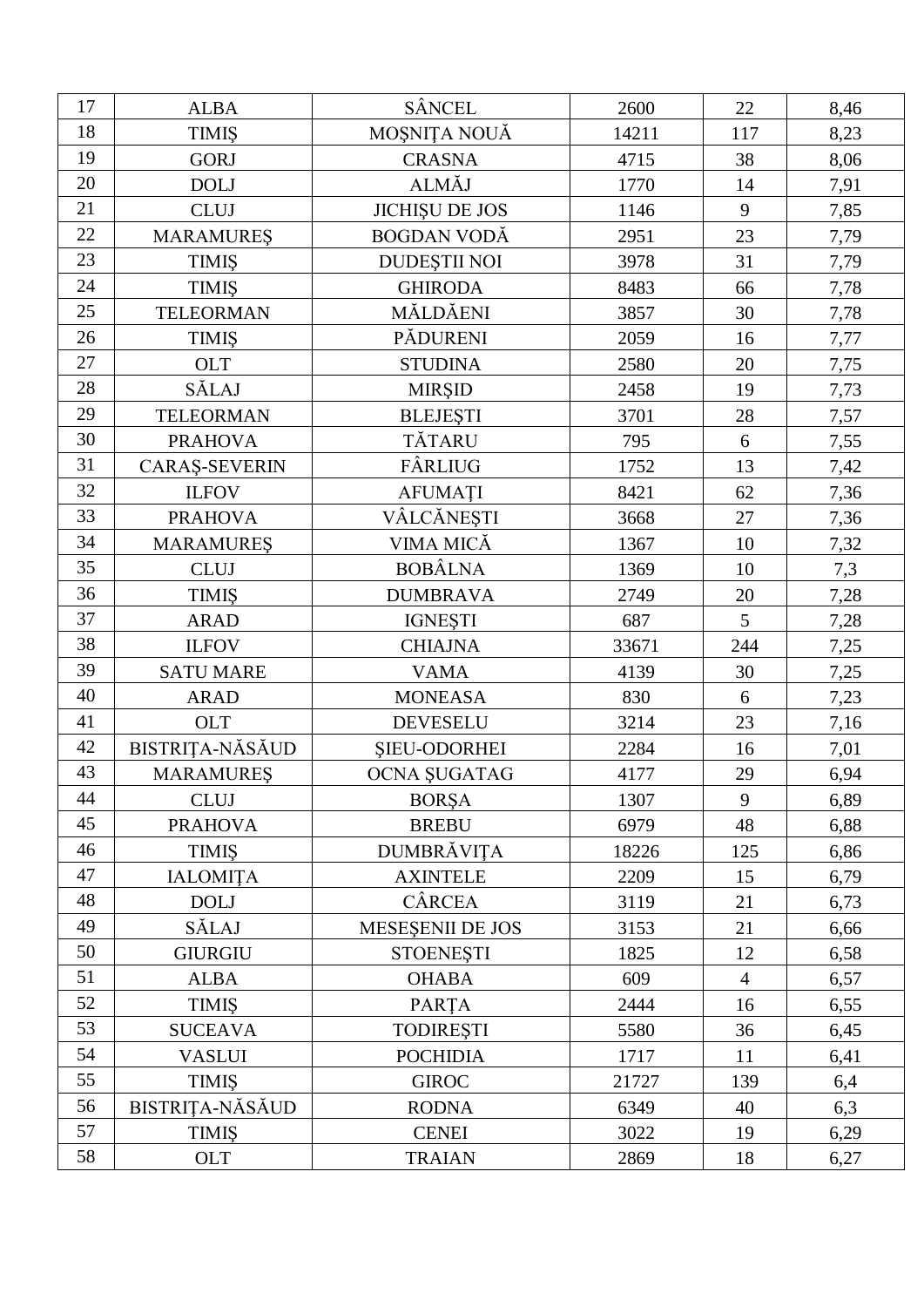| 59  | <b>CLUJ</b>            | <b>GEACA</b>             | 1437 | 9              | 6,26 |
|-----|------------------------|--------------------------|------|----------------|------|
| 60  | SĂLAJ                  | <b>BOBOTA</b>            | 3842 | 24             | 6,25 |
| 61  | SĂLAJ                  | <b>BOCSA</b>             | 3362 | 21             | 6,25 |
| 62  | <b>ILFOV</b>           | DĂRĂȘTI-ILFOV            | 2719 | 17             | 6,25 |
| 63  | BISTRIȚA-NĂSĂUD        | NEGRILEȘTI               | 2438 | 15             | 6,15 |
| 64  | <b>PRAHOVA</b>         | <b>TELEGA</b>            | 5222 | 32             | 6,13 |
| 65  | <b>DÂMBOVIȚA</b>       | TĂRTĂȘEȘTI               | 5258 | 32             | 6,09 |
| 66  | <b>MARAMURES</b>       | <b>RECEA</b>             | 6905 | 42             | 6,08 |
| 67  | <b>TELEORMAN</b>       | <b>SCRIOAȘTEA</b>        | 3619 | 22             | 6,08 |
| 68  | <b>SATU MARE</b>       | <b>TARNA MARE</b>        | 3948 | 24             | 6,08 |
| 69  | BISTRIȚA-NĂSĂUD        | <b>RUNCU SALVEI</b>      | 1319 | $8\,$          | 6,07 |
| 70  | <b>TELEORMAN</b>       | <b>UDA-CLOCOCIOV</b>     | 1325 | $8\,$          | 6,04 |
| 71  | <b>DÂMBOVIȚA</b>       | CORNĂȚELU                | 1334 | $\,8\,$        | 6    |
| 72  | <b>HUNEDOARA</b>       | PESTISU MIC              | 1168 | $\overline{7}$ | 5,99 |
| 73  | <b>DOLJ</b>            | <b>SIMNICU DE SUS</b>    | 5532 | 33             | 5,97 |
| 74  | <b>BOTOŞANI</b>        | <b>CORDĂRENI</b>         | 1679 | 10             | 5,96 |
| 75  | <b>TIMIS</b>           | <b>BUCOVĂȚ</b>           | 2353 | 14             | 5,95 |
| 76  | CĂLĂRAȘI               | <b>MITRENI</b>           | 3916 | 23             | 5,87 |
| 77  | <b>OLT</b>             | <b>SPINENI</b>           | 1537 | 9              | 5,86 |
| 78  | <b>SATU MARE</b>       | <b>VIILE SATU MARE</b>   | 3928 | 23             | 5,86 |
| 79  | <b>BACĂU</b>           | <b>BUCIUMI</b>           | 3246 | 19             | 5,85 |
| 80  | <b>ARAD</b>            | <b>APATEU</b>            | 3426 | 20             | 5,84 |
| 81  | <b>BIHOR</b>           | <b>BRUSTURI</b>          | 3447 | 20             | 5,8  |
| 82  | <b>ILFOV</b>           | <b>BERCENI</b>           | 9326 | 54             | 5,79 |
| 83  | <b>TELEORMAN</b>       | <b>PURANI</b>            | 1384 | $8\,$          | 5,78 |
| 84  | <b>OLT</b>             | <b>MILCOV</b>            | 1566 | 9              | 5,75 |
| 85  | <b>MARAMURES</b>       | <b>ASUAJU DE SUS</b>     | 1220 | $\overline{7}$ | 5,74 |
| 86  | MEHEDINȚI              | <b>ISVERNA</b>           | 2092 | 12             | 5,74 |
| 87  | <b>GIURGIU</b>         | JOITA                    | 3834 | 22             | 5,74 |
| 88  | <b>BOTOŞANI</b>        | <b>CURTEȘTI</b>          | 5935 | 34             | 5,73 |
| 89  | <b>DOLJ</b>            | FĂRCAŞ                   | 2096 | 12             | 5,73 |
| 90  | CĂLĂRAȘI               | <b>CURCANI</b>           | 5427 | 31             | 5,71 |
| 91  | <b>TIMIS</b>           | MAŞLOC                   | 2459 | 14             | 5,69 |
| 92  | <b>GIURGIU</b>         | ADUNAȚII-COPĂCENI        | 6183 | 35             | 5,66 |
| 93  | <b>ILFOV</b>           | <b>BRĂNEȘTI</b>          | 9900 | 56             | 5,66 |
| 94  | <b>TIMIŞ</b>           | <b>SAG</b>               | 4769 | 27             | 5,66 |
| 95  | <b>BISTRIȚA-NĂSĂUD</b> | <b>GALATII BISTRITEI</b> | 2502 | 14             | 5,6  |
| 96  | <b>TULCEA</b>          | <b>IZVOARELE</b>         | 1969 | 11             | 5,59 |
| 97  | <b>TELEORMAN</b>       | MÂRZĂNEȘTI               | 3398 | 19             | 5,59 |
| 98  | <b>CLUJ</b>            | SĂVĂDISLA                | 4117 | 23             | 5,59 |
| 99  | <b>ARAD</b>            | ZĂDĂRENI                 | 3051 | 17             | 5,57 |
| 100 | <b>TULCEA</b>          | C.A. ROSETTI             | 721  | $\overline{4}$ | 5,55 |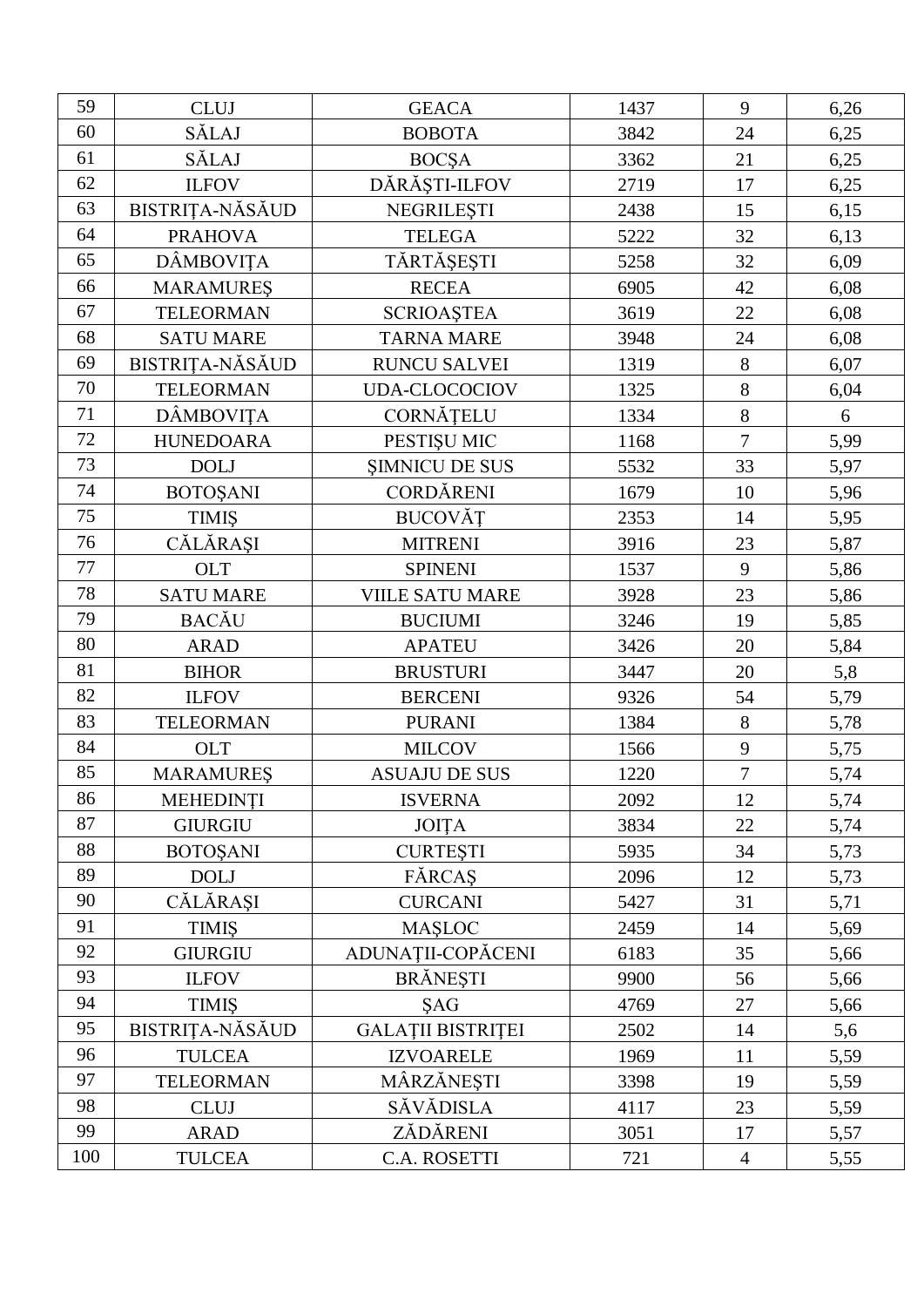| 101 | <b>MEHEDINTI</b>     | BREZNIȚA-MOTRU            | 1267  | $\overline{7}$ | 5,52            |
|-----|----------------------|---------------------------|-------|----------------|-----------------|
| 102 | <b>TIMIS</b>         | <b>GIULVĂZ</b>            | 3266  | 18             | 5,51            |
| 103 | <b>CLUJ</b>          | CĂIANU                    | 2378  | 13             | 5,47            |
| 104 | <b>DOLJ</b>          | <b>MALU MARE</b>          | 6595  | 36             | 5,46            |
| 105 | CĂLĂRAȘI             | SĂRULEȘTI                 | 2958  | 16             | 5,41            |
| 106 | <b>TELEORMAN</b>     | <b>STEJARU</b>            | 1665  | 9              | 5,41            |
| 107 | VÂLCEA               | <b>STROESTI</b>           | 2599  | 14             | 5,39            |
| 108 | <b>ILFOV</b>         | ȘTEFĂNEȘTII DE JOS        | 10245 | 55             | 5,37            |
| 109 | <b>SUCEAVA</b>       | POJORÂTA                  | 2989  | 16             | 5,35            |
| 110 | <b>TIMIS</b>         | <b>BECICHERECU MIC</b>    | 3370  | 18             | 5,34            |
| 111 | <b>TELEORMAN</b>     | <b>GĂLĂTENI</b>           | 2433  | 13             | 5,34            |
| 112 | <b>MARAMURES</b>     | <b>BĂIȚA DE SUB CODRU</b> | 1890  | 10             | 5,29            |
| 113 | <b>SATU MARE</b>     | <b>DOBA</b>               | 3034  | 16             | 5,27            |
| 114 | <b>CARAŞ-SEVERIN</b> | <b>GLIMBOCA</b>           | 1896  | 10             | 5,27            |
| 115 | <b>DOLJ</b>          | <b>BRABOVA</b>            | 1141  | 6              | 5,26            |
| 116 | <b>CLUJ</b>          | <b>APAHIDA</b>            | 15679 | 82             | 5,23            |
| 117 | <b>IALOMITA</b>      | RĂDULEȘTI                 | 1148  | 6              | 5,23            |
| 118 | CONSTANȚA            | <b>ADAMCLISI</b>          | 2305  | 12             | 5,21            |
| 119 | DÂMBOVIȚA            | <b>MORTENI</b>            | 2687  | 14             | 5,21            |
| 120 | <b>TELEORMAN</b>     | <b>GRATIA</b>             | 2512  | 13             | 5,18            |
| 121 | <b>MARAMURES</b>     | COPALNIC-MĂNĂȘTUR         | 5634  | 29             | 5,15            |
| 122 | <b>SATU MARE</b>     | <b>APA</b>                | 2732  | 14             | 5,12            |
| 123 | <b>ILFOV</b>         | <b>CORBEANCA</b>          | 9566  | 49             | 5,12            |
| 124 | <b>OLT</b>           | FĂGETELU                  | 785   | $\overline{4}$ | 5,1             |
| 125 | <b>MARAMUREŞ</b>     | <b>RONA DE JOS</b>        | 1966  | 10             | 5,09            |
| 126 | <b>SUCEAVA</b>       | <b>IACOBENI</b>           | 1970  | 10             | 5,08            |
| 127 | <b>MEHEDINȚI</b>     | <b>ILOVĂȚ</b>             | 1180  | $6\,$          | 5,08            |
| 128 | <b>CLUJ</b>          | <b>JUCU</b>               | 4969  | 25             | 5,03            |
| 129 | <b>ARAD</b>          | <b>LIVADA</b>             | 4175  | 21             | 5,03            |
| 130 | <b>OLT</b>           | SÂRBII - MĂGURA           | 1794  | 9              | 5,02            |
| 131 | <b>SATU MARE</b>     | <b>BÅTARCI</b>            | 3797  | 19             | 5               |
| 132 | BISTRIȚA-NĂSĂUD      | <b>LECHINTA</b>           | 6204  | 31             | $5\overline{)}$ |
| 133 | <b>CLUJ</b>          | GÂRBĂU                    | 2204  | 11             | 4,99            |
| 134 | <b>VASLUI</b>        | <b>VIIŞOARA</b>           | 1603  | 8              | 4,99            |
| 135 | <b>ILFOV</b>         | <b>CIOLPANI</b>           | 5437  | 27             | 4,97            |
| 136 | <b>TIMIŞ</b>         | <b>OTELEC</b>             | 1811  | 9              | 4,97            |
| 137 | <b>MEHEDINTI</b>     | <b>BALTA</b>              | 1009  | 5              | 4,96            |
| 138 | <b>ARAD</b>          | <b>BÂRZAVA</b>            | 2430  | 12             | 4,94            |
| 139 | ARAD                 | ZĂBRANI                   | 4475  | 22             | 4,92            |
| 140 | VÂLCEA               | <b>COSTESTI</b>           | 3057  | 15             | 4,91            |
| 141 | <b>PRAHOVA</b>       | COCORĂȘTII MISLII         | 3262  | 16             | 4,9             |
| 142 | <b>BRAŞOV</b>        | <b>HĂLCHIU</b>            | 5105  | 25             | 4,9             |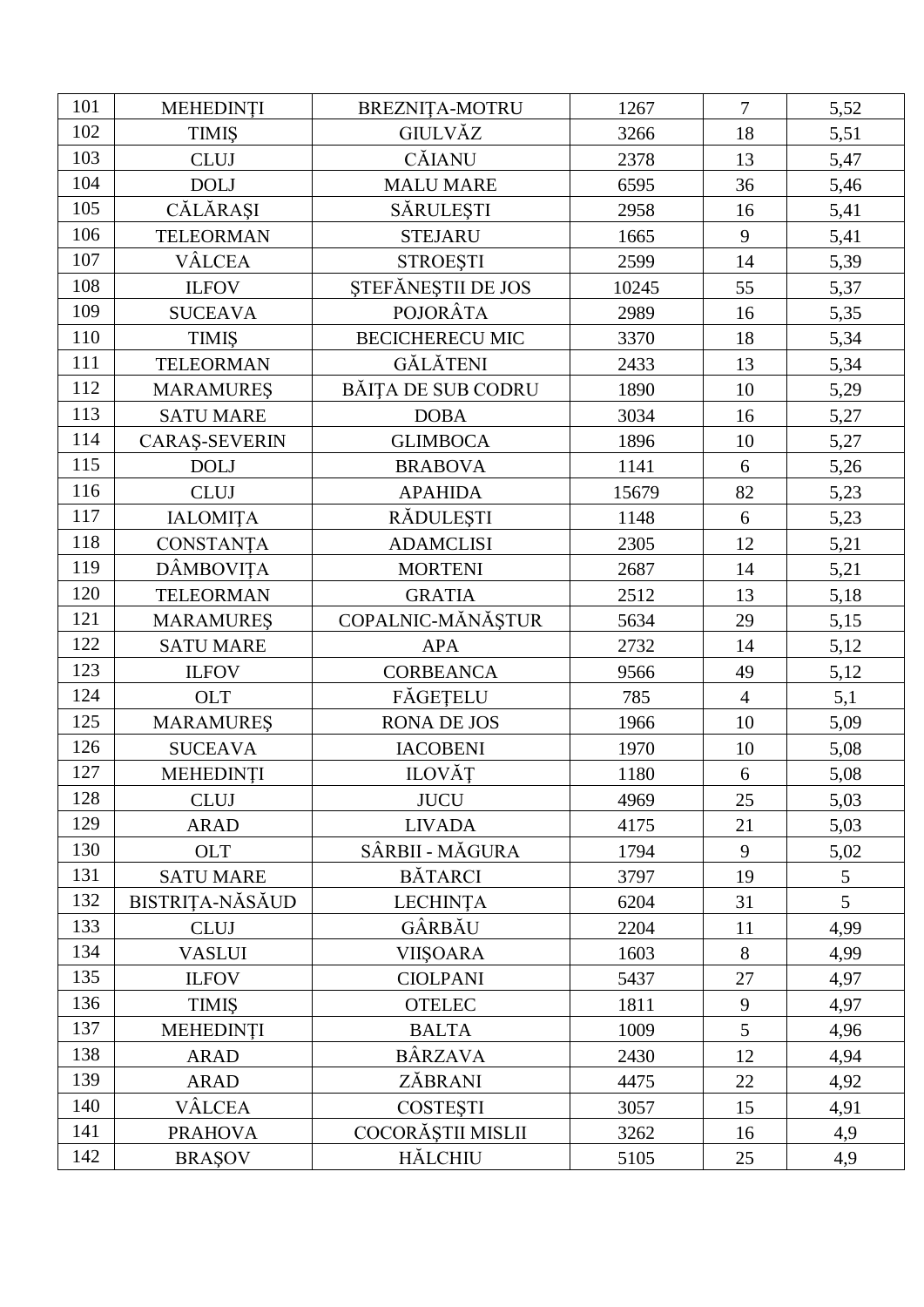| 143 | <b>OLT</b>           | TĂTULEȘTI            | 817   | $\overline{4}$ | 4,9  |
|-----|----------------------|----------------------|-------|----------------|------|
| 144 | <b>BOTOŞANI</b>      | <b>VORONA</b>        | 7573  | 37             | 4,89 |
| 145 | BISTRIȚA-NĂSĂUD      | <b>CHIUZA</b>        | 2254  | 11             | 4,88 |
| 146 | <b>HUNEDOARA</b>     | <b>ZAM</b>           | 1639  | $8\,$          | 4,88 |
| 147 | <b>CARAŞ-SEVERIN</b> | <b>BERZOVIA</b>      | 3919  | 19             | 4,85 |
| 148 | <b>SUCEAVA</b>       | <b>BOTOŞANA</b>      | 2692  | 13             | 4,83 |
| 149 | <b>CONSTANTA</b>     | <b>INDEPENDENTA</b>  | 2905  | 14             | 4,82 |
| 150 | <b>IALOMITA</b>      | <b>GHEORGHE DOJA</b> | 2495  | 12             | 4,81 |
| 151 | <b>SATU MARE</b>     | <b>CERTEZE</b>       | 6054  | 29             | 4,79 |
| 152 | <b>BACĂU</b>         | <b>FILIPENI</b>      | 2086  | 10             | 4,79 |
| 153 | <b>PRAHOVA</b>       | <b>TEIŞANI</b>       | 3546  | 17             | 4,79 |
| 154 | <b>NEAMT</b>         | <b>DRAGOMIREȘTI</b>  | 2097  | 10             | 4,77 |
| 155 | IAȘI                 | <b>LETCANI</b>       | 8000  | 38             | 4,75 |
| 156 | <b>CLUJ</b>          | <b>CIUCEA</b>        | 1476  | $\overline{7}$ | 4,74 |
| 157 | <b>MEHEDINȚI</b>     | <b>DUMBRAVA</b>      | 1267  | $6\,$          | 4,74 |
| 158 | <b>GORJ</b>          | SAMARINEȘTI          | 1688  | 8              | 4,74 |
| 159 | <b>TIMIS</b>         | SÂNMIHAIU ROMÂN      | 8852  | 42             | 4,74 |
| 160 | <b>DOLJ</b>          | <b>BUCOVĂȚ</b>       | 4227  | 20             | 4,73 |
| 161 | DÂMBOVIȚA            | <b>BUTIMANU</b>      | 2324  | 11             | 4,73 |
| 162 | <b>GALATI</b>        | <b>COROD</b>         | 7448  | 35             | 4,7  |
| 163 | <b>SUCEAVA</b>       | <b>STROIESTI</b>     | 3403  | 16             | 4,7  |
| 164 | <b>CLUJ</b>          | <b>BACIU</b>         | 13217 | 62             | 4,69 |
| 165 | <b>TELEORMAN</b>     | <b>DRACEA</b>        | 1492  | $\overline{7}$ | 4,69 |
| 166 | CONSTANȚA            | <b>CHIRNOGENI</b>    | 3208  | 15             | 4,68 |
| 167 | <b>SUCEAVA</b>       | CIOCĂNEȘTI           | 1499  | $\overline{7}$ | 4,67 |
| 168 | <b>ARAD</b>          | CĂRAND               | 1076  | 5              | 4,65 |
| 169 | <b>GIURGIU</b>       | <b>SINGURENI</b>     | 2814  | 13             | 4,62 |
| 170 | <b>CONSTANTA</b>     | <b>COSTINEȘTI</b>    | 3470  | 16             | 4,61 |
| 171 | <b>DOLJ</b>          | <b>TEASC</b>         | 3040  | 14             | 4,61 |
| 172 | <b>CLUJ</b>          | <b>TURENI</b>        | 2171  | 10             | 4,61 |
| 173 | <b>ILFOV</b>         | <b>CLINCENI</b>      | 7615  | 35             | 4,6  |
| 174 | <b>CLUJ</b>          | <b>FLORESTI</b>      | 47668 | 218            | 4,57 |
| 175 | <b>CLUJ</b>          | SĂNDULEȘTI           | 2190  | 10             | 4,57 |
| 176 | <b>MURES</b>         | ZAGĂR                | 1313  | 6              | 4,57 |
| 177 | BISTRIȚA-NĂSĂUD      | LUNCA ILVEI          | 3291  | 15             | 4,56 |
| 178 | <b>BOTOŞANI</b>      | <b>BLÂNDESTI</b>     | 1980  | 9              | 4,55 |
| 179 | <b>SUCEAVA</b>       | FRĂTĂUȚII NOI        | 6148  | 28             | 4,55 |
| 180 | <b>PRAHOVA</b>       | <b>CORNU</b>         | 4189  | 19             | 4,54 |
| 181 | <b>HARGHITA</b>      | MĂDĂRAȘ              | 2201  | 10             | 4,54 |
| 182 | <b>CLUJ</b>          | <b>IARA</b>          | 3756  | 17             | 4,53 |
| 183 | <b>NEAMT</b>         | GÂRCINA              | 4872  | 22             | 4,52 |
| 184 | BISTRIȚA-NĂSĂUD      | <b>ILVA MARE</b>     | 2434  | 11             | 4,52 |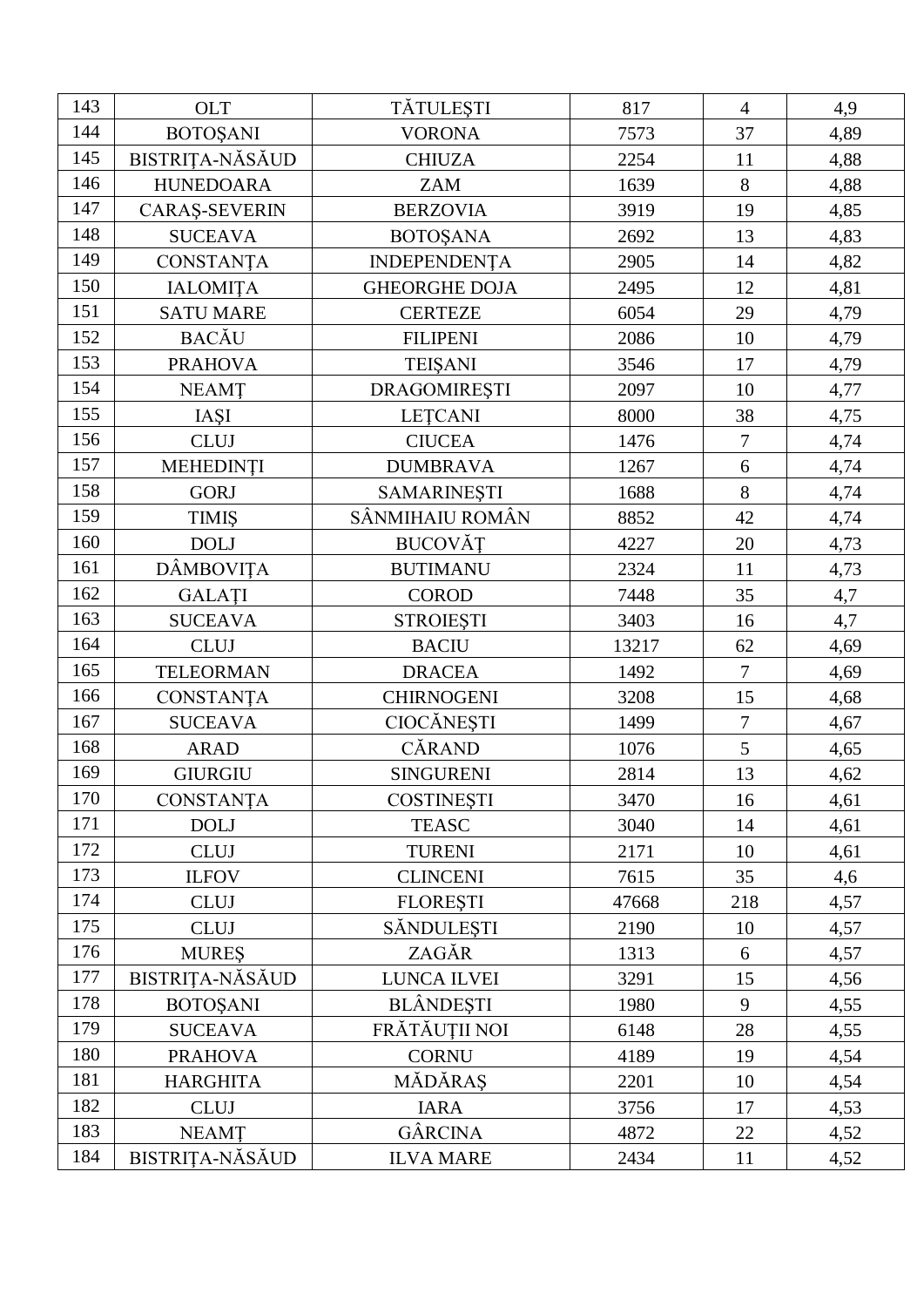| 185 | <b>TELEORMAN</b>     | <b>NANOV</b>        | 3540  | 16             | 4,52 |
|-----|----------------------|---------------------|-------|----------------|------|
| 186 | <b>SATU MARE</b>     | <b>BOGDAND</b>      | 2673  | 12             | 4,49 |
| 187 | <b>ILFOV</b>         | <b>DOMNEŞTI</b>     | 10937 | 49             | 4,48 |
| 188 | <b>CARAŞ-SEVERIN</b> | <b>GRĂDINARI</b>    | 2011  | $\overline{9}$ | 4,48 |
| 189 | <b>IALOMITA</b>      | SĂRĂȚENI            | 1119  | 5              | 4,47 |
| 190 | <b>MARAMUREŞ</b>     | CĂLINEȘTI           | 3137  | 14             | 4,46 |
| 191 | <b>TIMIS</b>         | <b>REMETEA MARE</b> | 2917  | 13             | 4,46 |
| 192 | <b>SIBIU</b>         | ŞEICA MICĂ          | 1794  | 8              | 4,46 |
| 193 | <b>MEHEDINȚI</b>     | <b>PRISTOL</b>      | 1347  | 6              | 4,45 |
| 194 | <b>HUNEDOARA</b>     | RÂU DE MORI         | 3157  | 14             | 4,43 |
| 195 | VÂLCEA               | FĂUREȘTI            | 1359  | 6              | 4,42 |
| 196 | <b>TELEORMAN</b>     | <b>BUJORENI</b>     | 909   | $\overline{4}$ | 4,4  |
| 197 | IAȘI                 | <b>CUCUTENI</b>     | 1365  | 6              | 4,4  |
| 198 | <b>IALOMITA</b>      | MĂRCULEȘTI          | 1590  | $\overline{7}$ | 4,4  |
| 199 | <b>VASLUI</b>        | <b>TANACU</b>       | 1817  | 8              | 4,4  |
| 200 | <b>ILFOV</b>         | COPĂCENI            | 2968  | 13             | 4,38 |
| 201 | <b>TULCEA</b>        | <b>CEATALCHIOI</b>  | 686   | $\overline{3}$ | 4,37 |
| 202 | <b>NEAMT</b>         | FĂUREI              | 2061  | 9              | 4,37 |
| 203 | <b>GIURGIU</b>       | <b>STÅNESTI</b>     | 2520  | 11             | 4,37 |
| 204 | IAȘI                 | <b>VLĂDENI</b>      | 4126  | 18             | 4,36 |
| 205 | <b>CLUJ</b>          | <b>BONTIDA</b>      | 4826  | 21             | 4,35 |
| 206 | <b>TELEORMAN</b>     | PLOPII-SLĂVITEȘTI   | 2297  | 10             | 4,35 |
| 207 | <b>ARAD</b>          | <b>BELIU</b>        | 2996  | 13             | 4,34 |
| 208 | ARGEŞ                | CĂTEASCA            | 3684  | 16             | 4,34 |
| 209 | <b>OLT</b>           | <b>GROJDIBODU</b>   | 2532  | 11             | 4,34 |
| 210 | <b>TULCEA</b>        | <b>HORIA</b>        | 1382  | 6              | 4,34 |
| 211 | <b>DOLJ</b>          | <b>GHERCESTI</b>    | 1849  | $8\,$          | 4,33 |
| 212 | <b>DOLJ</b>          | <b>GHINDENI</b>     | 1847  | 8              | 4,33 |
| 213 | VÂLCEA               | <b>GHIOROIU</b>     | 1387  | 6              | 4,33 |
| 214 | SĂLAJ                | <b>MARCA</b>        | 2538  | 11             | 4,33 |
| 215 | <b>DOLJ</b>          | CALOPĂR             | 3931  | 17             | 4,32 |
| 216 | <b>ILFOV</b>         | MOARA VLĂSIEI       | 6479  | 28             | 4,32 |
| 217 | BISTRIȚA-NĂSĂUD      | <b>REBRIŞOARA</b>   | 4864  | 21             | 4,32 |
| 218 | <b>SUCEAVA</b>       | <b>VAMA</b>         | 6255  | 27             | 4,32 |
| 219 | <b>MARAMUREŞ</b>     | <b>SISESTI</b>      | 5360  | 23             | 4,29 |
| 220 | <b>NEAMT</b>         | COSTIŞA             | 3504  | 15             | 4,28 |
| 221 | <b>DOLJ</b>          | PIELEȘTI            | 4208  | 18             | 4,28 |
| 222 | <b>GIURGIU</b>       | <b>ISVOARELE</b>    | 1410  | 6              | 4,26 |
| 223 | <b>SATU MARE</b>     | <b>RACŞA</b>        | 3054  | 13             | 4,26 |
| 224 | <b>CARAŞ-SEVERIN</b> | CICLOVA ROMÂNĂ      | 1647  | $\overline{7}$ | 4,25 |
| 225 | CĂLĂRAȘI             | CRIVĂȚ              | 1889  | 8              | 4,24 |
| 226 | <b>SATU MARE</b>     | <b>ODOREU</b>       | 6390  | 27             | 4,23 |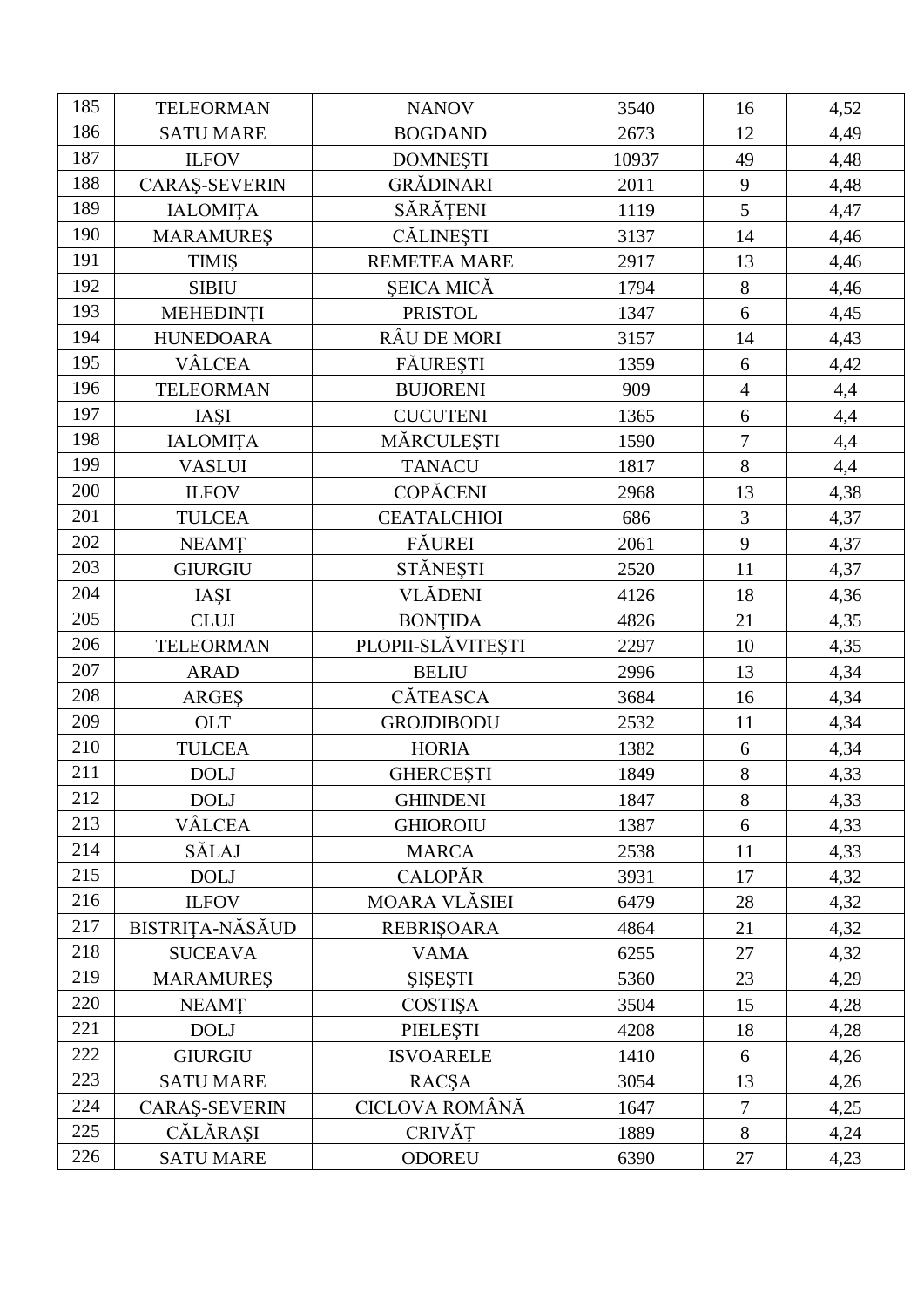| 227 | <b>MARAMURES</b>     | <b>MOISEI</b>          | 9488  | 40             | 4,22 |
|-----|----------------------|------------------------|-------|----------------|------|
| 228 | <b>BRAŞOV</b>        | <b>SÂNPETRU</b>        | 10426 | 44             | 4,22 |
| 229 | <b>VASLUI</b>        | <b>CRETESTI</b>        | 1664  | $\overline{7}$ | 4,21 |
| 230 | <b>MARAMURES</b>     | <b>ARDUSAT</b>         | 2854  | 12             | 4,2  |
| 231 | <b>IALOMITA</b>      | <b>MANASIA</b>         | 4522  | 19             | 4,2  |
| 232 | <b>ILFOV</b>         | <b>CERNICA</b>         | 11445 | 48             | 4,19 |
| 233 | <b>ILFOV</b>         | <b>GLINA</b>           | 8598  | 36             | 4,19 |
| 234 | SĂLAJ                | <b>BĂNIŞOR</b>         | 1920  | 8              | 4,17 |
| 235 | GALAȚI               | <b>TEPU</b>            | 2398  | 10             | 4,17 |
| 236 | <b>ILFOV</b>         | <b>GRĂDIȘTEA</b>       | 3126  | 13             | 4,16 |
| 237 | BISTRIȚA-NĂSĂUD      | <b>BUDACU DE JOS</b>   | 3371  | 14             | 4,15 |
| 238 | <b>DOLJ</b>          | <b>PODARI</b>          | 6989  | 29             | 4,15 |
| 239 | <b>ILFOV</b>         | 1 DECEMBRIE            | 8455  | 35             | 4,14 |
| 240 | <b>IASI</b>          | <b>MIROSLAVA</b>       | 25391 | 105            | 4,14 |
| 241 | <b>SUCEAVA</b>       | FRĂTĂUȚII VECHI        | 6059  | 25             | 4,13 |
| 242 | DÂMBOVIȚA            | <b>CREVEDIA</b>        | 6071  | 25             | 4,12 |
| 243 | <b>TIMIS</b>         | <b>SACOȘU TURCESC</b>  | 3399  | 14             | 4,12 |
| 244 | <b>PRAHOVA</b>       | <b>FLORESTI</b>        | 7791  | 32             | 4,11 |
| 245 | <b>GORJ</b>          | <b>GODINESTI</b>       | 1947  | 8              | 4,11 |
| 246 | <b>ILFOV</b>         | <b>GRUIU</b>           | 7060  | 29             | 4,11 |
| 247 | <b>GIURGIU</b>       | <b>OGREZENI</b>        | 4627  | 19             | 4,11 |
| 248 | <b>TIMIS</b>         | OHABA LUNGĂ            | 974   | $\overline{4}$ | 4,11 |
| 249 | <b>SUCEAVA</b>       | COŞNA                  | 1465  | 6              | 4,1  |
| 250 | <b>BIHOR</b>         | <b>CHIŞLAZ</b>         | 3179  | 13             | 4,09 |
| 251 | <b>SATU MARE</b>     | CRAIDOROLT             | 2198  | 9              | 4,09 |
| 252 | <b>TIMIS</b>         | <b>COSTEIU</b>         | 3934  | 16             | 4,07 |
| 253 | <b>DOLJ</b>          | MĂCESU DE JOS          | 1228  | 5              | 4,07 |
| 254 | <b>SUCEAVA</b>       | <b>SUCEVITA</b>        | 3436  | 14             | 4,07 |
| 255 | <b>CONSTANTA</b>     | CUZA VODĂ              | 4693  | 19             | 4,05 |
| 256 | <b>TIMIS</b>         | <b>DENTA</b>           | 3221  | 13             | 4,04 |
| 257 | <b>SUCEAVA</b>       | <b>HORODNIC DE JOS</b> | 2481  | 10             | 4,03 |
| 258 | <b>ILFOV</b>         | <b>JILAVA</b>          | 10682 | 43             | 4,03 |
| 259 | <b>ILFOV</b>         | <b>BALOTESTI</b>       | 9464  | 38             | 4,02 |
| 260 | <b>IASI</b>          | <b>DUMESTI</b>         | 4979  | 20             | 4,02 |
| 261 | <b>ARAD</b>          | <b>FELNAC</b>          | 3232  | 13             | 4,02 |
| 262 | <b>ILFOV</b>         | <b>GĂNEASA</b>         | 5467  | 22             | 4,02 |
| 263 | <b>GIURGIU</b>       | <b>MALU</b>            | 1995  | $8\,$          | 4,01 |
| 264 | <b>CARAŞ-SEVERIN</b> | ZORLENȚU MARE          | 998   | $\overline{4}$ | 4,01 |
| 265 | <b>CLUJ</b>          | CĂȘEIU                 | 4790  | 19             | 3,97 |
| 266 | <b>TIMIS</b>         | ORTIŞOARA              | 4785  | 19             | 3,97 |
| 267 | <b>SATU MARE</b>     | GHERȚA MICĂ            | 4038  | 16             | 3,96 |
| 268 | <b>SUCEAVA</b>       | POIENI-SOLCA           | 2281  | 9              | 3,95 |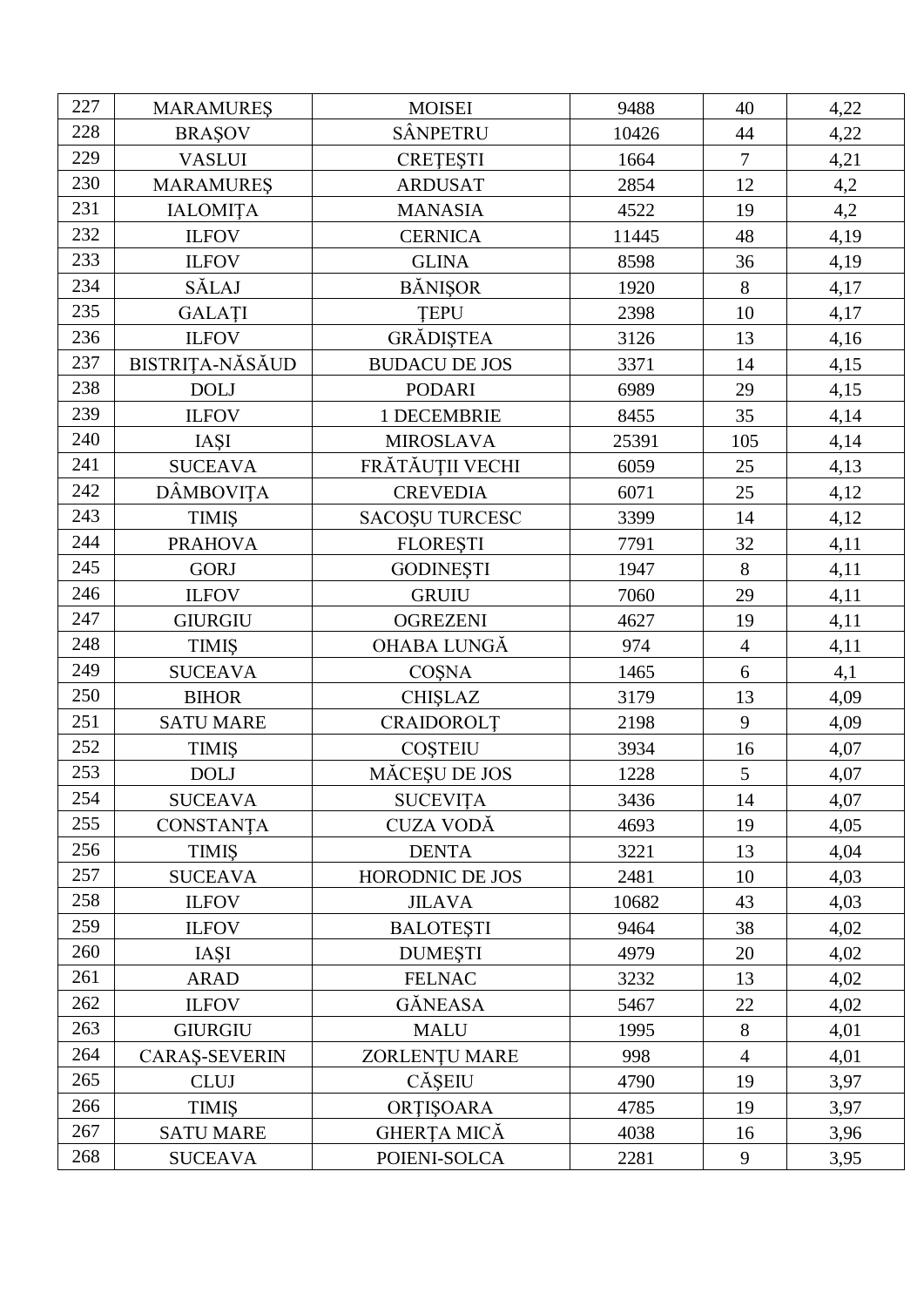| 269 | <b>CLUJ</b>            | GILĂU                 | 9134  | 36               | 3,94 |
|-----|------------------------|-----------------------|-------|------------------|------|
| 270 | <b>TIMIS</b>           | SÂNANDREI             | 7875  | 31               | 3,94 |
| 271 | <b>NEAMT</b>           | <b>GIROV</b>          | 5087  | 20               | 3,93 |
| 272 | BISTRIȚA-NĂSĂUD        | <b>REBRA</b>          | 2809  | 11               | 3,92 |
| 273 | <b>SUCEAVA</b>         | <b>BAIA</b>           | 7690  | 30               | 3,9  |
| 274 | VÂLCEA                 | PIETRARI              | 2823  | 11               | 3,9  |
| 275 | BISTRIȚA-NĂSĂUD        | <b>SINTEREAG</b>      | 3586  | 14               | 3,9  |
| 276 | <b>GALATI</b>          | <b>MOVILENI</b>       | 3342  | 13               | 3,89 |
| 277 | <b>SUCEAVA</b>         | <b>SCHEIA</b>         | 13151 | 51               | 3,88 |
| 278 | <b>TELEORMAN</b>       | TĂTĂRĂȘTII DE JOS     | 3089  | 12               | 3,88 |
| 279 | <b>VRANCEA</b>         | <b>RĂCOASA</b>        | 3107  | 12               | 3,86 |
| 280 | IAȘI                   | <b>VALEA LUPULUI</b>  | 12767 | 49               | 3,84 |
| 281 | CĂLĂRAȘI               | <b>GURBĂNEȘTI</b>     | 1045  | $\overline{4}$   | 3,83 |
| 282 | <b>BIHOR</b>           | SÂMBĂTA               | 1304  | 5                | 3,83 |
| 283 | <b>MEHEDINȚI</b>       | <b>PRUNISOR</b>       | 1839  | $\overline{7}$   | 3,81 |
| 284 | <b>OLT</b>             | OBÂRȘIA               | 2369  | 9                | 3,8  |
| 285 | <b>DÂMBOVIȚA</b>       | <b>VALEA MARE</b>     | 2103  | 8                | 3,8  |
| 286 | <b>BOTOŞANI</b>        | RĂCHIȚI               | 5018  | 19               | 3,79 |
| 287 | <b>TIMIŞ</b>           | <b>RACOVITA</b>       | 2906  | 11               | 3,79 |
| 288 | $\tilde{\text{SALAJ}}$ | GÂLGĂU                | 2380  | 9                | 3,78 |
| 289 | <b>ARGES</b>           | <b>SUSENI</b>         | 2912  | 11               | 3,78 |
| 290 | <b>NEAMT</b>           | TUPILAȚI              | 2120  | $8\,$            | 3,77 |
| 291 | SĂLAJ                  | <b>HERECLEAN</b>      | 3991  | 15               | 3,76 |
| 292 | <b>BUZĂU</b>           | MĂRGĂRITEȘTI          | 532   | $\overline{2}$   | 3,76 |
| 293 | <b>SATU MARE</b>       | CĂLINEȘTI-OAȘ         | 5335  | 20               | 3,75 |
| 294 | <b>TELEORMAN</b>       | <b>SFINTESTI</b>      | 1066  | $\overline{4}$   | 3,75 |
| 295 | <b>ILFOV</b>           | <b>TUNARI</b>         | 7755  | 29               | 3,74 |
| 296 | <b>CARAŞ-SEVERIN</b>   | <b>CIUCHICI</b>       | 1072  | $\overline{4}$   | 3,73 |
| 297 | <b>ARAD</b>            | <b>GURAHONT</b>       | 3752  | 14               | 3,73 |
| 298 | <b>GIURGIU</b>         | <b>IEPURESTI</b>      | 1876  | $\overline{7}$   | 3,73 |
| 299 | <b>BOTOŞANI</b>        | <b>MIHAI EMINESCU</b> | 8609  | 32               | 3,72 |
| 300 | <b>CLUJ</b>            | PĂLATCA               | 1075  | $\overline{4}$   | 3,72 |
| 301 | <b>CONSTANTA</b>       | <b>TORTOMAN</b>       | 1883  | $\overline{7}$   | 3,72 |
| 302 | BISTRIȚA-NĂSĂUD        | <b>SALVA</b>          | 2699  | 10               | 3,71 |
| 303 | <b>NEAMT</b>           | <b>URECHENI</b>       | 4045  | 15               | 3,71 |
| 304 | <b>GIURGIU</b>         | <b>VALEA DRAGULUI</b> | 2695  | 10               | 3,71 |
| 305 | <b>SATU MARE</b>       | <b>BIXAD</b>          | 7873  | 29               | 3,68 |
| 306 | <b>GIURGIU</b>         | GRĂDINARI             | 3260  | 12               | 3,68 |
| 307 | <b>TIMIS</b>           | PECIU NOU             | 5714  | 21               | 3,68 |
| 308 | VÂLCEA                 | <b>TOMŞANI</b>        | 3536  | 13               | 3,68 |
| 309 | <b>GORJ</b>            | DĂNEȘTI               | 3816  | 14               | 3,67 |
| 310 | BISTRIȚA-NĂSĂUD        | <b>MATEI</b>          | 2449  | $\boldsymbol{9}$ | 3,67 |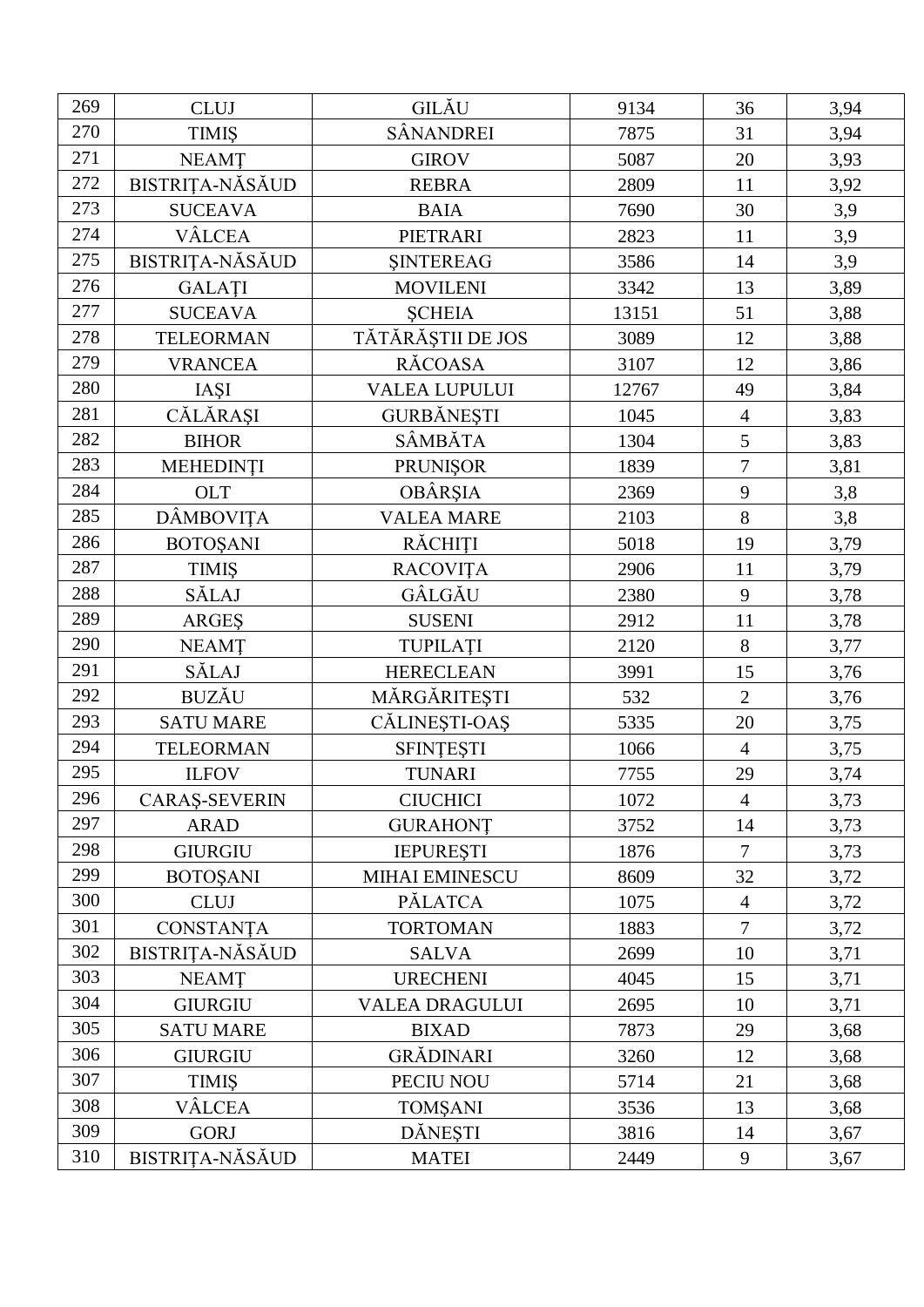| 311 | <b>GORJ</b>          | ROȘIA DE AMARADIA       | 3006  | 11             | 3,66 |
|-----|----------------------|-------------------------|-------|----------------|------|
| 312 | VÂLCEA               | <b>VAIDEENI</b>         | 3835  | 14             | 3,65 |
| 313 | <b>CARAŞ-SEVERIN</b> | <b>POJEJENA</b>         | 2746  | 10             | 3,64 |
| 314 | <b>OLT</b>           | FÅRCAŞELE               | 4689  | 17             | 3,63 |
| 315 | <b>ILFOV</b>         | PETRĂCHIOAIA            | 3589  | 13             | 3,62 |
| 316 | MEHEDINȚI            | <b>BURILA MARE</b>      | 1937  | $\overline{7}$ | 3,61 |
| 317 | <b>HUNEDOARA</b>     | <b>TELIUCU INFERIOR</b> | 2495  | 9              | 3,61 |
| 318 | SĂLAJ                | <b>CHIESD</b>           | 2501  | 9              | 3,6  |
| 319 | <b>MARAMURES</b>     | CICÂRLĂU                | 4439  | 16             | 3,6  |
| 320 | SĂLAJ                | VÂRȘOLȚ                 | 2220  | 8              | 3,6  |
| 321 | <b>GORJ</b>          | <b>PRIGORIA</b>         | 2784  | 10             | 3,59 |
| 322 | DÂMBOVIȚA            | TĂTĂRANI                | 5017  | 18             | 3,59 |
| 323 | <b>ARAD</b>          | <b>FRUMUŞENI</b>        | 2791  | 10             | 3,58 |
| 324 | <b>BACĂU</b>         | <b>PARAVA</b>           | 3358  | 12             | 3,57 |
| 325 | BISTRIȚA-NĂSĂUD      | ŞIEU-MĂGHERUŞ           | 4757  | 17             | 3,57 |
| 326 | DÂMBOVIȚA            | MOGOŞANI                | 4212  | 15             | 3,56 |
| 327 | <b>TIMIS</b>         | SĂCĂLAZ                 | 10951 | 39             | 3,56 |
| 328 | <b>DOLJ</b>          | <b>GALICEA MARE</b>     | 3958  | 14             | 3,54 |
| 329 | <b>TIMIS</b>         | <b>GIARMATA</b>         | 7908  | 28             | 3,54 |
| 330 | <b>DOLJ</b>          | <b>ROJIȘTE</b>          | 2542  | $\mathbf{9}$   | 3,54 |
| 331 | <b>TELEORMAN</b>     | <b>TRAIAN</b>           | 1694  | 6              | 3,54 |
| 332 | <b>TIMIS</b>         | <b>UIVAR</b>            | 3105  | 11             | 3,54 |
| 333 | SĂLAJ                | <b>BENESAT</b>          | 1422  | 5              | 3,52 |
| 334 | <b>TELEORMAN</b>     | <b>LUNCA</b>            | 3412  | 12             | 3,52 |
| 335 | <b>NEAMT</b>         | VÂNĂTORI-NEAMȚ          | 8528  | 30             | 3,52 |
| 336 | <b>TIMIS</b>         | <b>BETHAUSEN</b>        | 2848  | 10             | 3,51 |
| 337 | <b>ARAD</b>          | <b>SEMLAC</b>           | 4275  | 15             | 3,51 |
| 338 | <b>SATU MARE</b>     | PĂULESTI                | 6306  | 22             | 3,49 |
| 339 | IAȘI                 | ROMÂNEȘTI               | 1720  | 6              | 3,49 |
| 340 | <b>ALBA</b>          | <b>UNIREA</b>           | 4891  | 17             | 3,48 |
| 341 | <b>HARGHITA</b>      | <b>ULIES</b>            | 1152  | $\overline{4}$ | 3,47 |
| 342 | <b>PRAHOVA</b>       | BĂTRÂNI                 | 2026  | $\overline{7}$ | 3,46 |
| 343 | VÂLCEA               | <b>MALAIA</b>           | 1738  | 6              | 3,45 |
| 344 | CĂLĂRAȘI             | <b>SPANTOV</b>          | 4639  | 16             | 3,45 |
| 345 | <b>BIHOR</b>         | <b>SPINUS</b>           | 1159  | $\overline{4}$ | 3,45 |
| 346 | MEHEDINȚI            | <b>PĂDINA</b>           | 1163  | $\overline{4}$ | 3,44 |
| 347 | <b>IALOMITA</b>      | <b>SINESTI</b>          | 2907  | 10             | 3,44 |
| 348 | <b>MARAMURES</b>     | <b>GROSI</b>            | 3209  | 11             | 3,43 |
| 349 | <b>ARAD</b>          | <b>ARCHIS</b>           | 1464  | 5              | 3,42 |
| 350 | <b>OLT</b>           | <b>DOBRETU</b>          | 1169  | $\overline{4}$ | 3,42 |
| 351 | <b>BUZĂU</b>         | <b>RUSETU</b>           | 3513  | 12             | 3,42 |
| 352 | <b>VASLUI</b>        | <b>GHERGHESTI</b>       | 2638  | 9              | 3,41 |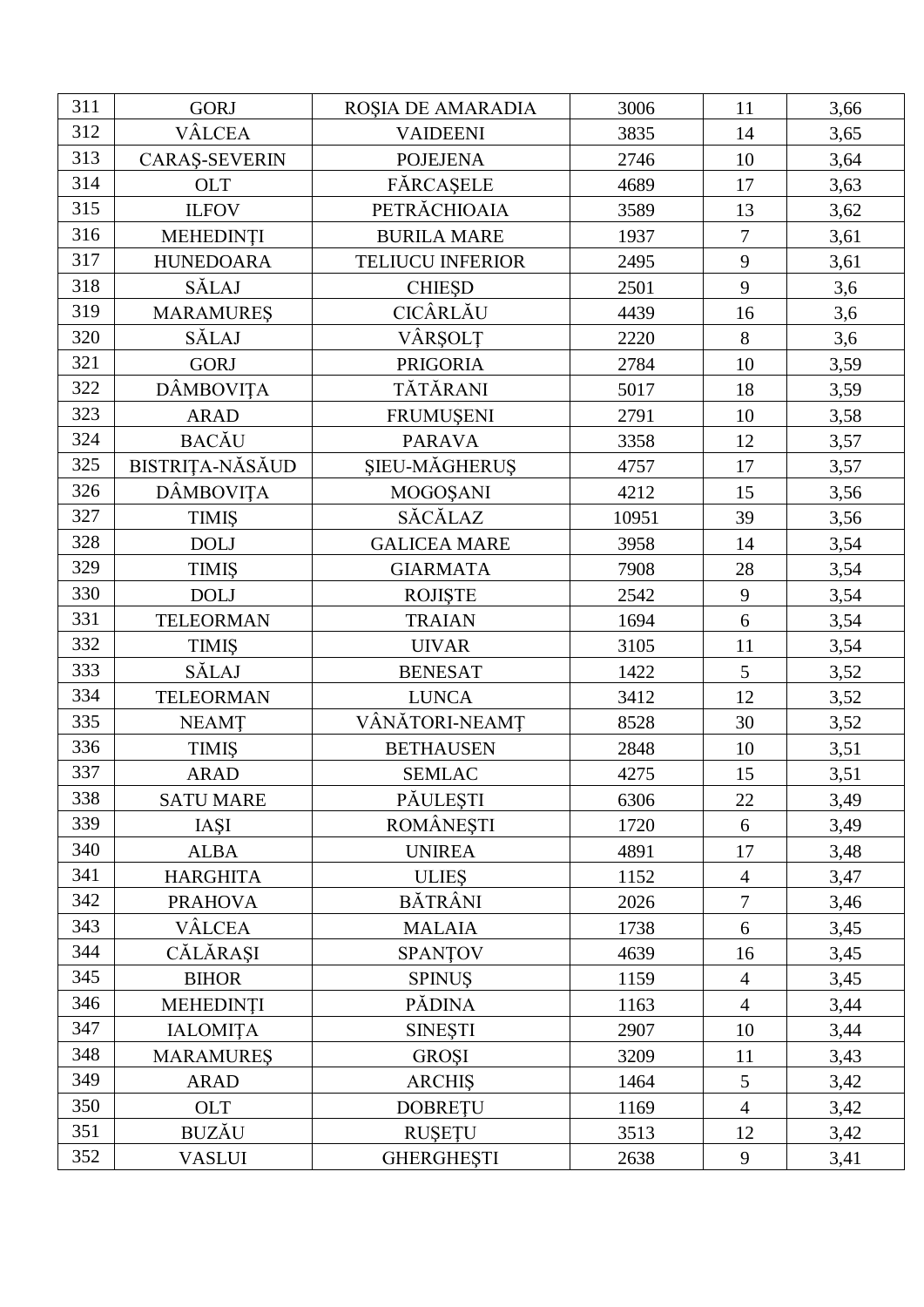| 353 | <b>SATU MARE</b>       | <b>DOROLT</b>           | 4116  | 14             | 3,4  |
|-----|------------------------|-------------------------|-------|----------------|------|
| 354 | <b>TIMIS</b>           | <b>GIERA</b>            | 1470  | 5              | 3,4  |
| 355 | <b>MARAMUREŞ</b>       | <b>RONA DE SUS</b>      | 4424  | 15             | 3,39 |
| 356 | <b>MARAMURES</b>       | <b>VISEU DE JOS</b>     | 5016  | 17             | 3,39 |
| 357 | <b>HARGHITA</b>        | <b>MĂRTINIȘ</b>         | 2960  | 10             | 3,38 |
| 358 | <b>ARGES</b>           | <b>ROCIU</b>            | 2369  | 8              | 3,38 |
| 359 | <b>BIHOR</b>           | <b>ROŞIA</b>            | 2375  | 8              | 3,37 |
| 360 | <b>SATU MARE</b>       | <b>SUPUR</b>            | 4152  | 14             | 3,37 |
| 361 | <b>MARAMURES</b>       | <b>VALEA CHIOARULUI</b> | 2076  | $\overline{7}$ | 3,37 |
| 362 | <b>CLUJ</b>            | <b>AGHIREŞU</b>         | 6550  | 22             | 3,36 |
| 363 | <b>ILFOV</b>           | CIOROGÂRLA              | 6553  | 22             | 3,36 |
| 364 | <b>BISTRIȚA-NĂSĂUD</b> | POIANA ILVEI            | 1490  | 5              | 3,36 |
| 365 | <b>NEAMT</b>           | <b>TAZLĂU</b>           | 2678  | 9              | 3,36 |
| 366 | <b>HUNEDOARA</b>       | <b>VETEL</b>            | 2978  | 10             | 3,36 |
| 367 | <b>ARAD</b>            | <b>CHISINDIA</b>        | 1195  | $\overline{4}$ | 3,35 |
| 368 | <b>ARAD</b>            | PĂULIȘ                  | 4482  | 15             | 3,35 |
| 369 | <b>IALOMITA</b>        | SFÂNTU GHEORGHE         | 1792  | 6              | 3,35 |
| 370 | MEHEDINȚI              | <b>BÂLVĂNEȘTI</b>       | 898   | 3              | 3,34 |
| 371 | <b>SIBIU</b>           | <b>POPLACA</b>          | 1795  | 6              | 3,34 |
| 372 | <b>PRAHOVA</b>         | <b>SURANI</b>           | 1794  | 6              | 3,34 |
| 373 | DÂMBOVIȚA              | VÂRFURI                 | 1797  | 6              | 3,34 |
| 374 | <b>ILFOV</b>           | <b>CORNETU</b>          | 6600  | 22             | 3,33 |
| 375 | <b>DOLJ</b>            | <b>ISALNITA</b>         | 4200  | 14             | 3,33 |
| 376 | <b>BACĂU</b>           | LUIZI-CĂLUGĂRA          | 5108  | 17             | 3,33 |
| 377 | <b>GIURGIU</b>         | SĂBĂRENI                | 2699  | 9              | 3,33 |
| 378 | <b>BIHOR</b>           | CĂBEȘTI                 | 1809  | 6              | 3,32 |
| 379 | <b>SIBIU</b>           | CÂRȚA                   | 1210  | $\overline{4}$ | 3,31 |
| 380 | <b>MARAMUREŞ</b>       | <b>CERNESTI</b>         | 3621  | 12             | 3,31 |
| 381 | <b>PRAHOVA</b>         | <b>TOMŞANI</b>          | 4232  | 14             | 3,31 |
| 382 | BISTRIȚA-NĂSĂUD        | CICEU - MIHĂIEȘTI       | 1212  | $\overline{4}$ | 3,3  |
| 383 | <b>GIURGIU</b>         | <b>DAIA</b>             | 2424  | 8              | 3,3  |
| 384 | <b>GIURGIU</b>         | <b>COSOBA</b>           | 2756  | 9              | 3,27 |
| 385 | BISTRIȚA-NĂSĂUD        | <b>CETATE</b>           | 3066  | 10             | 3,26 |
| 386 | ARGES                  | <b>OARJA</b>            | 2764  | 9              | 3,26 |
| 387 | <b>TELEORMAN</b>       | <b>POROSCHIA</b>        | 4298  | 14             | 3,26 |
| 388 | <b>BUZĂU</b>           | SĂRULESTI               | 1226  | $\overline{4}$ | 3,26 |
| 389 | <b>DOLJ</b>            | <b>ARGETOAIA</b>        | 4620  | 15             | 3,25 |
| 390 | SĂLAJ                  | <b>SURDUC</b>           | 3688  | 12             | 3,25 |
| 391 | <b>GIURGIU</b>         | <b>BOLINTIN-DEAL</b>    | 6166  | 20             | 3,24 |
| 392 | <b>IASI</b>            | <b>DELENI</b>           | 10181 | 33             | 3,24 |
| 393 | <b>OLT</b>             | GĂVĂNEȘTI               | 1850  | 6              | 3,24 |
| 394 | <b>PRAHOVA</b>         | LIPĂNEȘTI               | 5253  | 17             | 3,24 |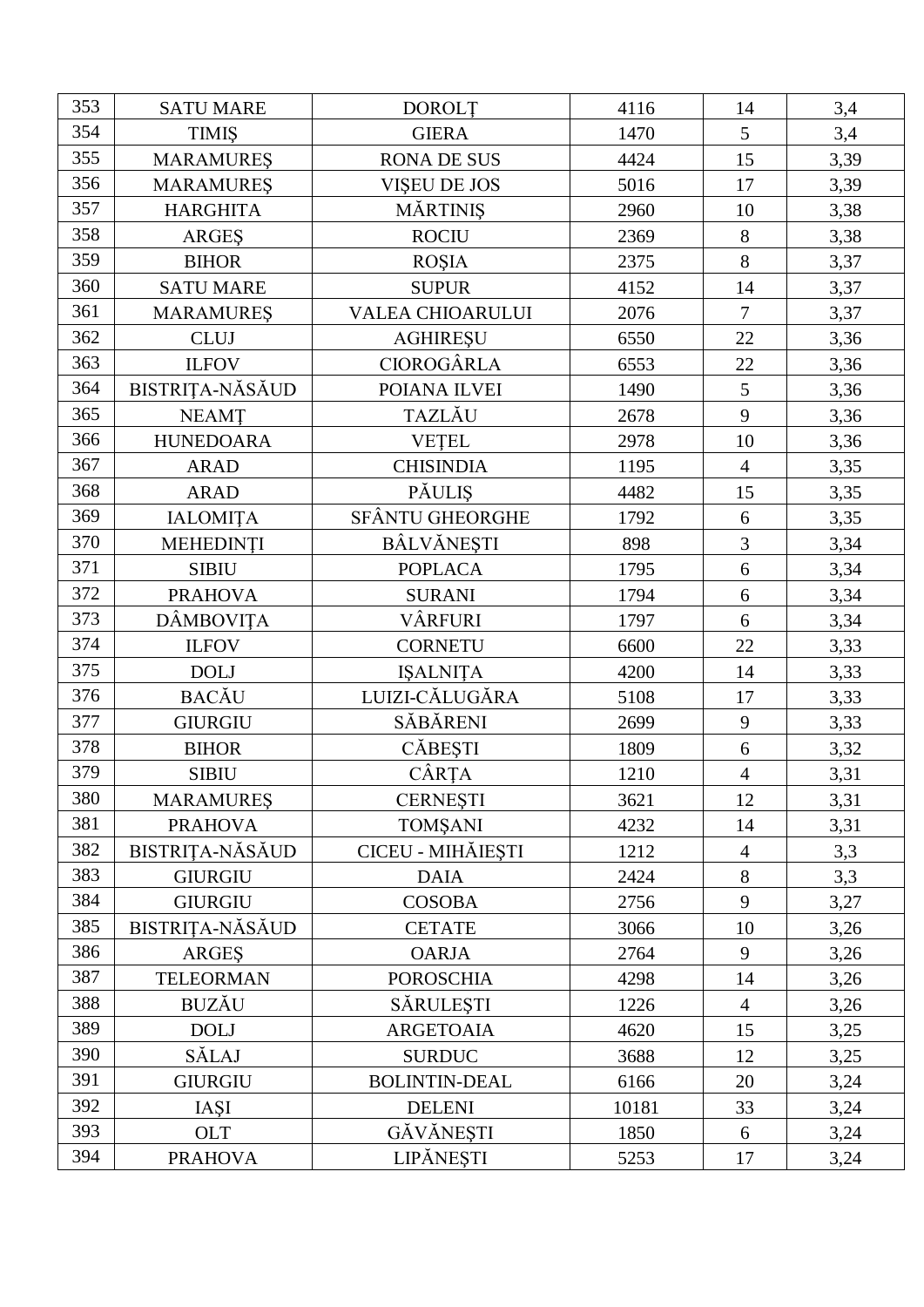| 395 | <b>ALBA</b>      | POŞAGA                                  | 926   | $\overline{3}$ | 3,24 |
|-----|------------------|-----------------------------------------|-------|----------------|------|
| 396 | CĂLĂRAȘI         | <b>RADOVANU</b>                         | 3709  | 12             | 3,24 |
| 397 | <b>VRANCEA</b>   | <b>BILIEȘTI</b>                         | 2474  | $8\,$          | 3,23 |
| 398 | <b>DOLJ</b>      | <b>CATANE</b>                           | 2164  | $\overline{7}$ | 3,23 |
| 399 | <b>DOLJ</b>      | PLEŞOI                                  | 1237  | $\overline{4}$ | 3,23 |
| 400 | <b>ARAD</b>      | <b>SECUSIGIU</b>                        | 6199  | 20             | 3,23 |
| 401 | <b>CLUJ</b>      | <b>CHINTENI</b>                         | 3736  | 12             | 3,21 |
| 402 | <b>TELEORMAN</b> | DRĂCȘENEI                               | 1556  | 5              | 3,21 |
| 403 | <b>VASLUI</b>    | DRÂNCENI                                | 4672  | 15             | 3,21 |
| 404 | <b>BOTOŞANI</b>  | <b>CORNI</b>                            | 6562  | 21             | 3,2  |
| 405 | SĂLAJ            | <b>CRIȘENI</b>                          | 3441  | 11             | 3,2  |
| 406 | <b>OLT</b>       | <b>IANCA</b>                            | 3440  | 11             | 3,2  |
| 407 | <b>SUCEAVA</b>   | RĂDĂȘENI                                | 4063  | 13             | 3,2  |
| 408 | CĂLĂRAȘI         | FRĂSINET                                | 1569  | 5              | 3,19 |
| 409 | <b>VASLUI</b>    | <b>MICLEȘTI</b>                         | 2505  | 8              | 3,19 |
| 410 | <b>GIURGIU</b>   | <b>OINACU</b>                           | 3139  | 10             | 3,19 |
| 411 | <b>PRAHOVA</b>   | <b>COSMINELE</b>                        | 942   | $\overline{3}$ | 3,18 |
| 412 | <b>SUCEAVA</b>   | <b>DORNESTI</b>                         | 5025  | 16             | 3,18 |
| 413 | <b>TIMIS</b>     | <b><i>ŞANDRA</i></b>                    | 3146  | 10             | 3,18 |
| 414 | <b>SATU MARE</b> | <b>CULCIU</b>                           | 4107  | 13             | 3,17 |
| 415 | <b>SUCEAVA</b>   | GĂLĂNEȘTI                               | 3154  | 10             | 3,17 |
| 416 | <b>DOLJ</b>      | <b>MELINEŞTI</b>                        | 3790  | 12             | 3,17 |
| 417 | <b>BACĂU</b>     | <b>PLOPANA</b>                          | 3157  | 10             | 3,17 |
| 418 | <b>CLUJ</b>      | <b>FELEACU</b>                          | 4426  | 14             | 3,16 |
| 419 | <b>SATU MARE</b> | <b>MEDIEȘU AURIT</b>                    | 6971  | 22             | 3,16 |
| 420 | <b>SUCEAVA</b>   | PÂRTEȘTII DE JOS                        | 2851  | 9              | 3,16 |
| 421 | <b>BIHOR</b>     | SÂNTANDREI                              | 8217  | 26             | 3,16 |
| 422 | <b>GALATI</b>    | <b>SUCEVENI</b>                         | 1582  | 5              | 3,16 |
| 423 | <b>TIMIS</b>     | <b>VICTOR VLAD</b><br><b>DELAMARINA</b> | 2851  | 9              | 3,16 |
| 424 | <b>PRAHOVA</b>   | ARICEȘTII RAHTIVANI                     | 8242  | 26             | 3,15 |
| 425 | <b>VASLUI</b>    | <b>OLTENESTI</b>                        | 2538  | 8              | 3,15 |
| 426 | <b>BIHOR</b>     | <b>REMETEA</b>                          | 2865  | 9              | 3,14 |
| 427 | <b>BOTOŞANI</b>  | DÂNGENI                                 | 3208  | 10             | 3,12 |
| 428 | <b>CLUJ</b>      | SÂNPAUL                                 | 2242  | $\overline{7}$ | 3,12 |
| 429 | <b>BOTOŞANI</b>  | <b>VORNICENI</b>                        | 4506  | 14             | 3,11 |
| 430 | <b>BOTOŞANI</b>  | <b>BĂLUȘENI</b>                         | 4838  | 15             | 3,1  |
| 431 | <b>BIHOR</b>     | <b>SÂNMARTIN</b>                        | 12921 | 40             | 3,1  |
| 432 | <b>COVASNA</b>   | <b>BODOC</b>                            | 2588  | 8              | 3,09 |
| 433 | <b>OLT</b>       | <b>BREBENI</b>                          | 2587  | 8              | 3,09 |
| 434 | <b>TELEORMAN</b> | FRÄSINET                                | 2262  | 7              | 3,09 |
| 435 | IAȘI             | <b>TRIFESTI</b>                         | 3888  | 12             | 3,09 |
|     |                  |                                         |       |                |      |